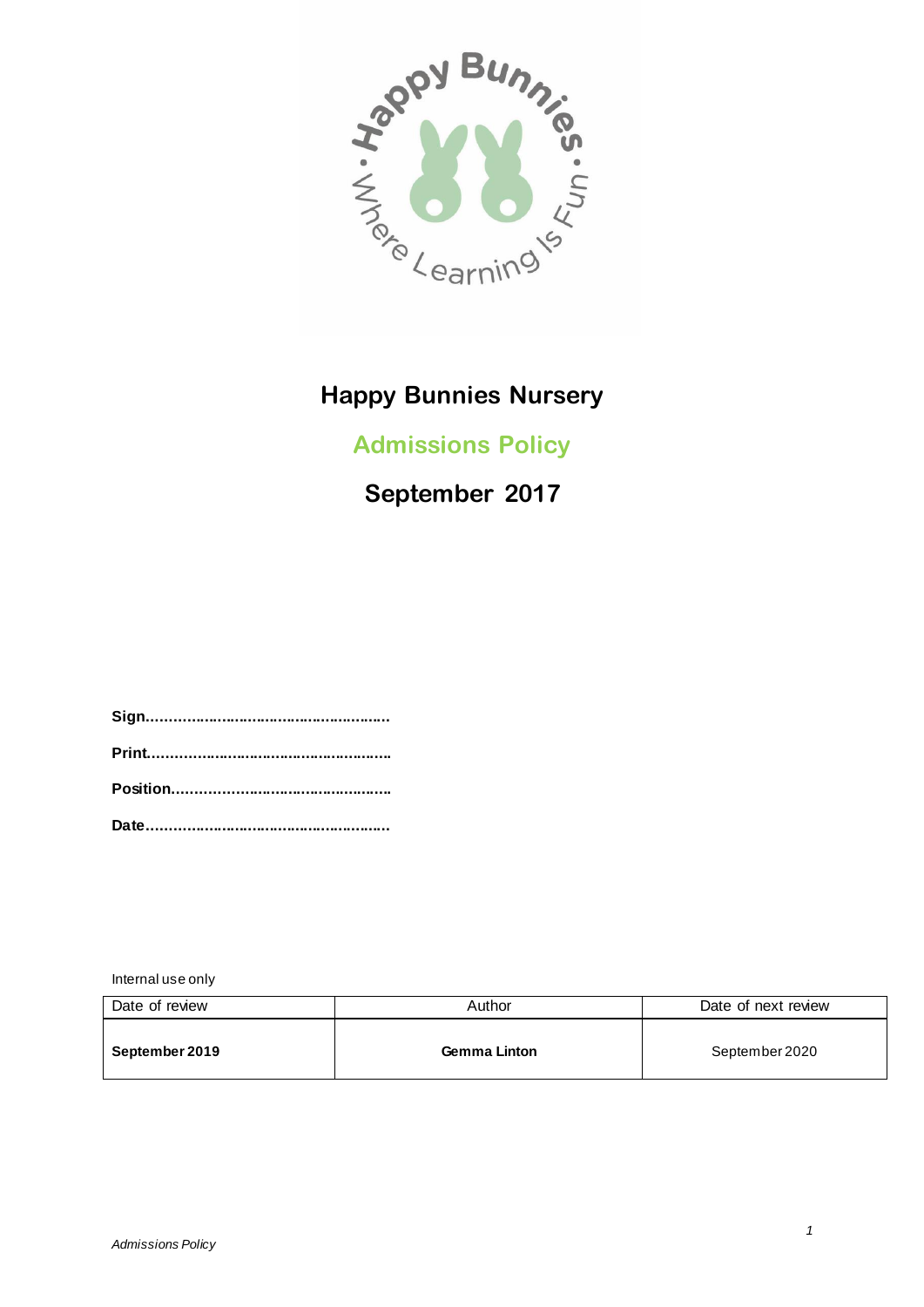### **Admissions Policy**

Happy Bunnies Nursery is registered for a total of 55 children between the ages of 0 months and 5 years. The above is in accordance with the legal space requirements as stated in the Early Years Foundation Stage and is the overriding policy in respect of admissions.

Other matters taken into account in deciding which child can be offered a place in the nursery are:

- Availability of places, taking into account the staff/child ratios, the age of the child and the registration requirements
- Children who have siblings who are already with us
- When the application is received (extra priority is given to those who have been on the waiting list the longest)
- The nursery's ability to provide the facilities for the welfare of the child, including appropriate staffing arrangements
- Extenuating circumstances affecting the child's welfare or the welfare of his/her family.

We operate an inclusion and equality policy and ensure that all children have access to nursery places and services irrespective of their gender, race, disability, religion or belief or sexual orientation of parents.

Prior to a child attending nursery, parents must complete and sign a contract and registration form and also provide their original birth certificate or Passport. These forms provide the nursery with personal details relating to the child. For example, name, date of birth, address, emergency contact details, parental responsibilities, dietary requirements, collection arrangements, fees and sessions, contact details for parents, doctor's contact details, health visitor contact details, allergies, parental consent and vaccinations etc.

#### **Government funded places**

All settings registered to accept government funding must offer free places for two three and four year olds for the sessions specified by the local authority. At Happy Bunnies we currently provide free funded places available for children subject to availability. These places will be allocated on a first-come, first-served basis and can be booked in advance.